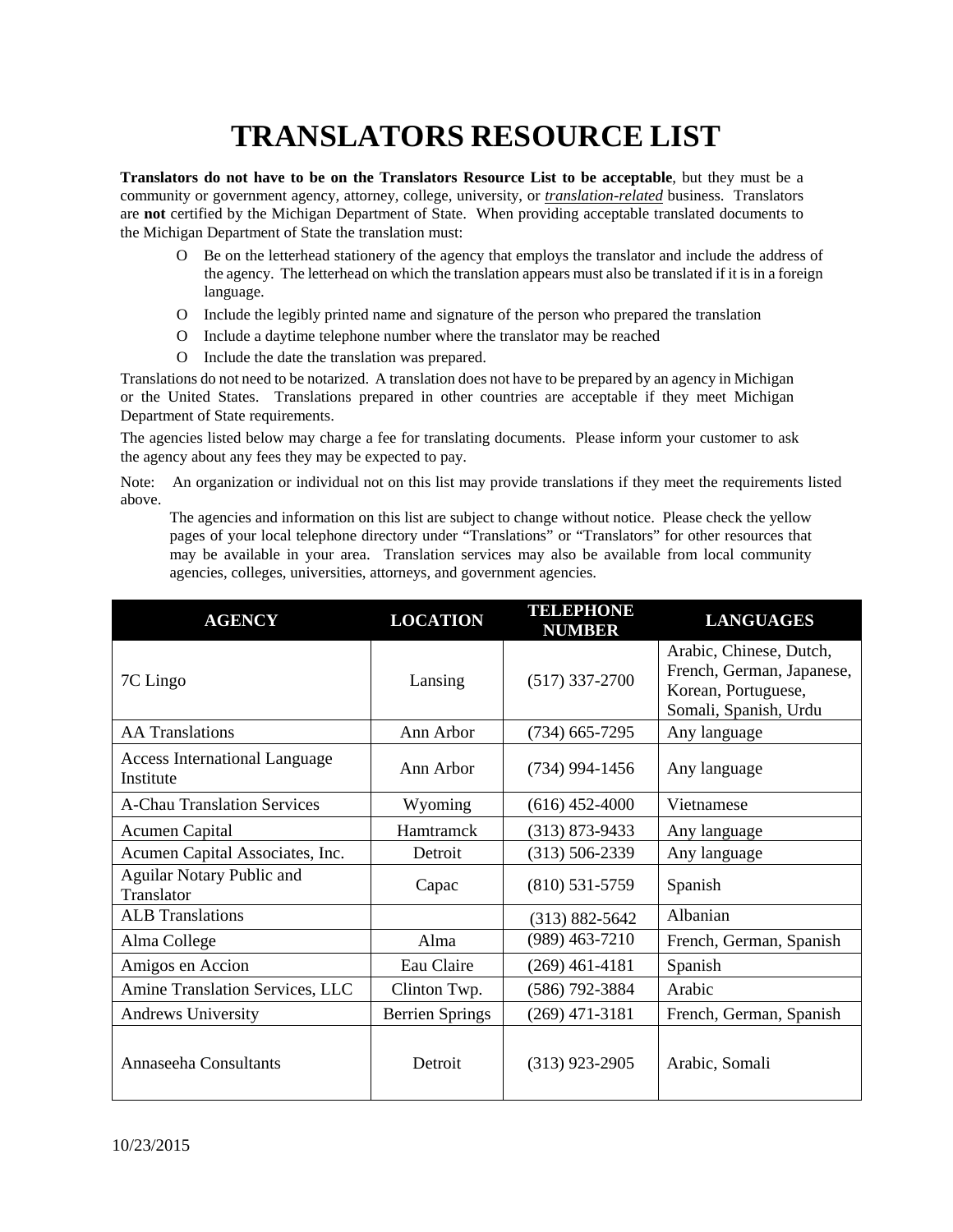| <b>AGENCY</b>                                               | <b>LOCATION</b>         | <b>TELEPHONE</b><br><b>NUMBER</b>      | <b>LANGUAGES</b>                                                                          |
|-------------------------------------------------------------|-------------------------|----------------------------------------|-------------------------------------------------------------------------------------------|
| <b>Atlantic Translations</b>                                | Dearborn                | $(313) 520 - 3030$                     | Albanian, French,<br>German, Greek, Italian,<br>Macedonian, Romanian,<br>Spanish, Turkish |
| <b>Baghdad Translations</b>                                 | <b>Highland Park</b>    | $(313) 892 - 4620$                     | Arabic                                                                                    |
| <b>Brazilian Portuguese Language</b><br>Services            | Whitmore Lake           | $(810)$ 231-6596                       | Portuguese                                                                                |
| <b>Bromberg and Associates</b>                              | Southfield              | $(313) 871 - 0080$                     | Any language                                                                              |
| <b>Catholic Charities of Lenawee</b>                        | Adrian                  | $(517)$ 263-4681                       | Spanish                                                                                   |
| <b>Catholic Services of Macomb</b>                          | Macomb                  | $(586)$ 336-6737                       | Spanish                                                                                   |
| Catholic Social Services of<br>Oakland                      | Pontiac                 | $(248)$ 338-4250                       | Spanish                                                                                   |
| Coin a Phrase Language Services                             | Livonia                 | $(734)$ 968-8264                       | French                                                                                    |
| <b>Cristo Rey Community Center</b>                          | Lansing                 | $(517)$ 372-4700                       | Spanish                                                                                   |
| Delta College                                               | University<br>Center    | $(989) 686 - 9000$                     | French, German, Spanish                                                                   |
| Diocese of Saginaw Hispanic<br>Ministries                   | Saginaw                 | $(989)797 - 6646$                      | Spanish                                                                                   |
| Eastern Michigan University                                 | Ypsilanti               | $(734)$ 487-0130                       | French, German, Japanese,<br>Spanish                                                      |
| <b>Executive Language Service</b>                           | <b>Bloomfield Hills</b> | $(248)$ 562-6025                       | Any language                                                                              |
| Executive Language Services, Inc.                           | Southfield              | $(248)$ 357-0625                       | Any language                                                                              |
| Expert Language Services Inc.                               | <b>Rochester Hills</b>  | (248) 375-2046                         | Any language                                                                              |
| Ferris State University                                     | <b>Big Rapids</b>       | $(231) 591 - 3988$                     | French, German, Spanish                                                                   |
| <b>Forefront Corporation</b>                                | Ann Arbor               | $(248)$ 705-2605                       | Dutch, French, German                                                                     |
| Global Reach Languages Inc.                                 | Jenison                 | $(616)$ 485-0088                       | Any language                                                                              |
| <b>Grand Valley State University</b>                        | <b>Grand Rapids</b>     | $(616)$ 331-3203                       | Chinese, French                                                                           |
| Hillsdale College                                           | Hillsdale               | $(517)$ 437-7341                       | French, German, Spanish                                                                   |
| Hispanic American Council                                   | Kalamazoo               | $(269)$ 385-6279                       | Spanish                                                                                   |
| Hispanic Center of Western<br>Michigan                      | <b>Grand Rapids</b>     | $(616) 742 - 0200$                     | Spanish                                                                                   |
| <b>Hispanic Services</b>                                    | <b>Imlay City</b>       | $(810)$ 724-3665                       | Spanish                                                                                   |
| Hispanic Technology Community<br>Center                     | Flint                   | $(810)$ 424-3760                       | Spanish                                                                                   |
| <b>Interactive Designs for Translation</b><br>& Instruction | <b>East Lansing</b>     | $(517) 575 - 8878$<br>$(517)$ 337-4486 | Chinese                                                                                   |
| <b>International Translating Bureau</b>                     | Southfield              | $(248)$ 213-8099                       | Any language                                                                              |
| <b>International Translating Bureau</b>                     | Southfield              | $(248)$ 559-1677                       | Any language                                                                              |
| <b>International Translation Services</b>                   | Dearborn                | $(313) 563 - 7850$                     | Bosnian (Serbo-Croatian),<br>Croatian, Macedonian,<br>Serbian                             |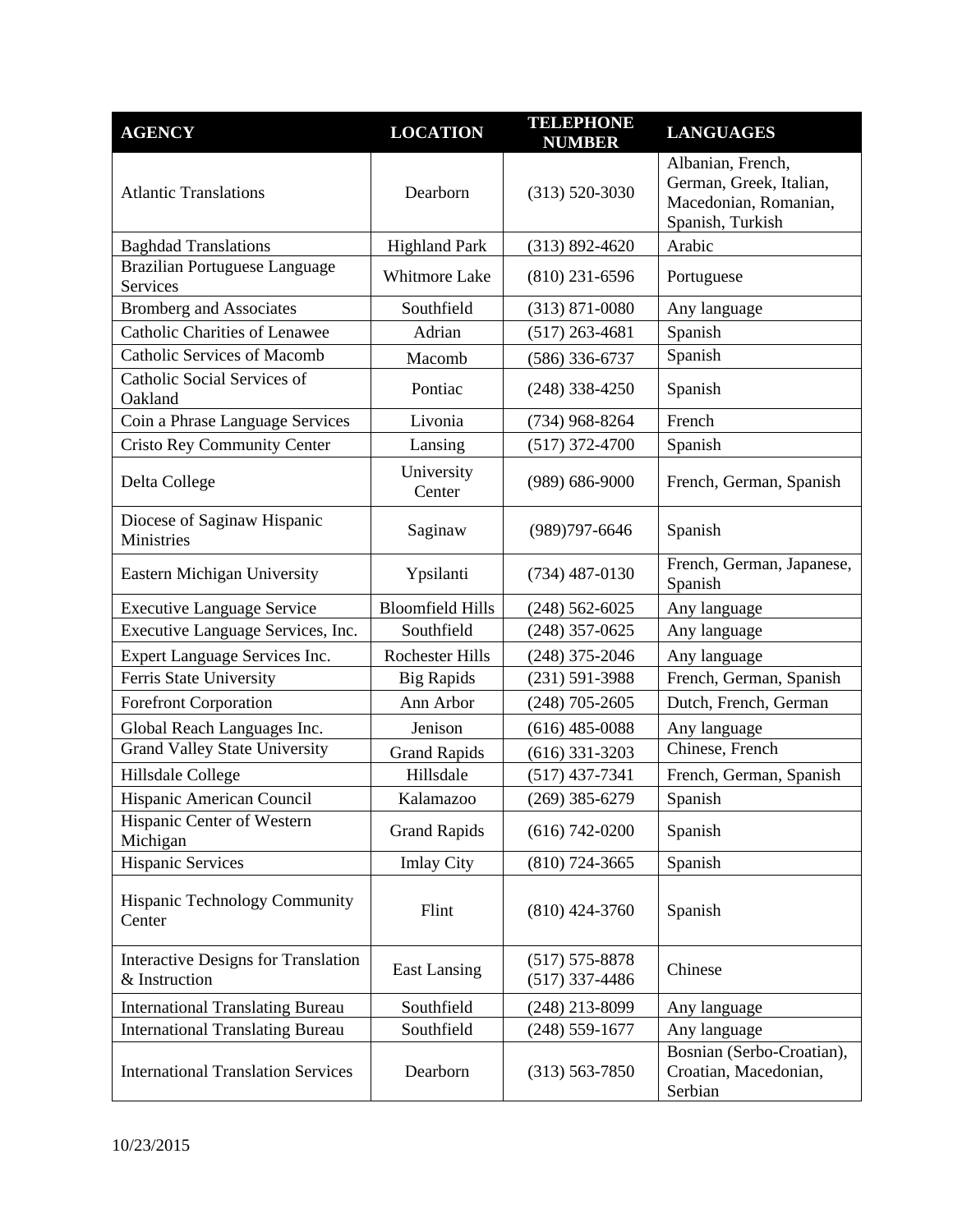| <b>AGENCY</b>                                | <b>LOCATION</b>         | <b>TELEPHONE</b><br><b>NUMBER</b>                        | <b>LANGUAGES</b>                                                                                                                                                                                  |
|----------------------------------------------|-------------------------|----------------------------------------------------------|---------------------------------------------------------------------------------------------------------------------------------------------------------------------------------------------------|
| International Translations &<br>Services     | <b>Sterling Heights</b> | $(586)$ 202-0512<br>$(586)$ 726-7564                     | Albanian, Italian, Polish,<br>Russian, Spanish                                                                                                                                                    |
| Interpress, Inc.                             | Harper Woods            | $(313)$ 365-4547                                         | Albanian, Arabic,<br>Bosnian, (Serbo-Croatian,<br>Chinese, Czech, French,<br>German, Hindi, Italian,<br>Japanese, Macedonian,<br>Polish, Portuguese,<br>Romanian, Russian,<br>Spanish, Vietnamese |
| Kalamazoo Valley Community<br>College        | Kalamazoo               | $(269)$ 488-4236                                         | French, Spanish                                                                                                                                                                                   |
| Kan Group                                    | Detroit                 | $(313) 566 - 0546$                                       | Any language                                                                                                                                                                                      |
| La Amistad Unida                             | Saginaw                 | (989) 529-2272                                           | Spanish                                                                                                                                                                                           |
| Lake Superior State University               | Lake Superior           | $(616) 895 - 3203$                                       | Arabic, Chinese, French,<br>German, Italian, Polish,<br>Russian, Spanish                                                                                                                          |
| Language Center International                | Southfield              | $(248)$ 355-5506                                         | Any language                                                                                                                                                                                      |
| <b>Language Services</b>                     | Petoskey                | $(231)$ 439-5181                                         | Spanish                                                                                                                                                                                           |
| Languages International                      | <b>Grand Rapids</b>     | $(616)$ 285-0005                                         | Any language                                                                                                                                                                                      |
| LaOficina                                    | Detroit                 | $(313) 554 - 0060$                                       | Arabic, French, German,<br>Portuguese, Spanish                                                                                                                                                    |
| Latin Americans United for<br>Progress, Inc. | Holland                 | $(616)$ 392-5058                                         | Spanish                                                                                                                                                                                           |
| Lingua Science                               | Ann Arbor               | $(734)$ 930-1553                                         | Japanese                                                                                                                                                                                          |
| Lutheran Social Services of MI               | Detroit                 | $(248)$ 423-2790                                         | Albian, Arabic, Bosnian<br>(Serbo-Croatian),<br>Chaldean, French,<br>Romanian, Spanish,<br>Vietnamese                                                                                             |
| Lutheran Social Services of<br>Michigan      | Southfield              | $(248)$ 423-2790                                         | Albanian, Arabic, Bosnian<br>(Serbo-Croatian),<br>Chaldean, French,<br>Romanian, Spanish,<br>Vietnamese                                                                                           |
| Michigan State University                    | <b>East Lansing</b>     | $(517)$ 353-0740<br>$(517)$ 353-8351<br>$(517)$ 355-8350 | Arabic, Chinese, German,<br>Japanese, Russian,<br>Swahili, French, Greek,<br>Italian, Portuguese,<br>Spanish                                                                                      |
| Monroe Community College                     | Monroe                  | $(734)$ 384-4153                                         | French, German                                                                                                                                                                                    |
| Monroe Community College                     | Monroe                  | $(734)$ 384-4153                                         | French, German                                                                                                                                                                                    |
| <b>MRG</b> Translations                      | Holland                 | $(616)$ 392-5358                                         | Spanish                                                                                                                                                                                           |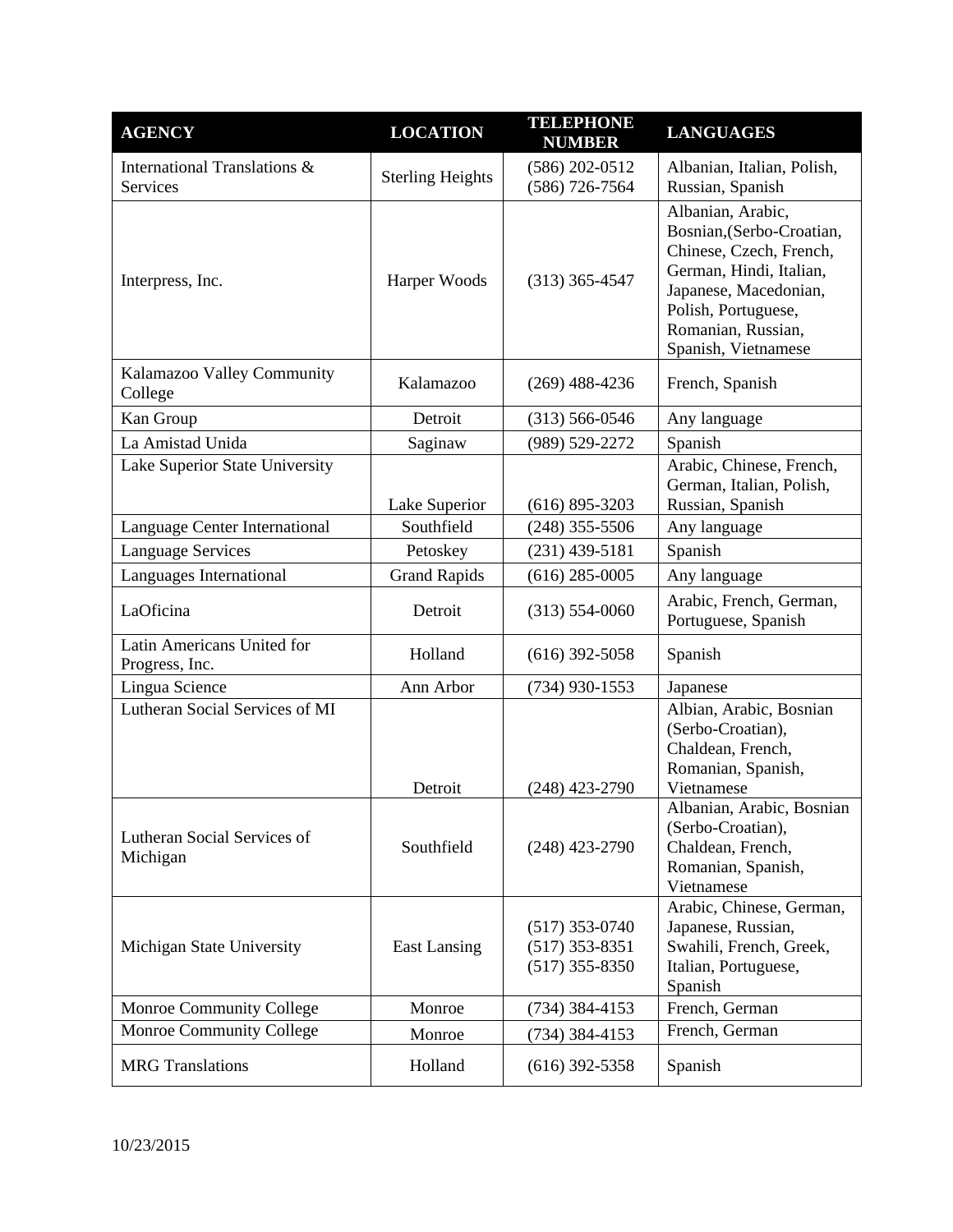| <b>AGENCY</b>                                  | <b>LOCATION</b>      | <b>TELEPHONE</b><br><b>NUMBER</b>      | <b>LANGUAGES</b>                                                                          |
|------------------------------------------------|----------------------|----------------------------------------|-------------------------------------------------------------------------------------------|
| <b>Multilingual Services</b>                   | <b>Walled Lake</b>   | $(248) 722 - 1471$<br>$(248)$ 960-0488 | Russian, Ukrainian                                                                        |
| Northern Michigan University                   | Marquette            | $(906)$ 227-1000                       | Finnish, French, German,<br>Hebrew, Italian, Japanese,<br>Portuguese, Russian,<br>Spanish |
| <b>Nusair Service</b>                          | Detroit              | $(313)$ 922-6000                       | Arabic                                                                                    |
| <b>Olas Translations</b>                       | Ann Arbor            | $(734)$ 213-5396                       | Spanish                                                                                   |
| Ole Servicios Latino Americanos<br>Translation | Ypsilanti            | $(734) 528 - 1212$                     | Arabic, French, Italian,<br>Portuguese, Spanish,<br>Swahili, Turkish                      |
| <b>OmniCom International</b>                   | Kalamazoo            | $(269)$ 323-8887                       | Czech, French, German,<br>Hungarian, Polish, Slovak,<br>Spanish                           |
| <b>Professional Advancement</b><br>Enterprises | <b>Grand Rapids</b>  | $(616)$ 956-9443                       | Any language                                                                              |
| Professional Translation &<br>Interpretation   | Kalamazoo            | $(269)$ 324-4303                       | Spanish                                                                                   |
| Pro-Tax & Notary - Translation<br>Services     | Holland              | $(616)$ 392-7603                       | Spanish                                                                                   |
| Rainbow Visa and Passport<br>Services          | Dearborn             | $(313) 582 - 3322$                     | Arabic, Chaldean, French                                                                  |
| <b>Rashmawi Translation Services</b>           | Flint                | $(810)$ 732-5955                       | Arabic                                                                                    |
| Rojas Translating Services                     | Coldwater            | $(517)$ 278-4038                       | Spanish                                                                                   |
| Sanchez Income Tax &<br>Translation            | <b>Grand Rapids</b>  | $(616)$ 248-3688                       | Spanish                                                                                   |
| Servicios Diversos, LLC                        | Ann Arbor            | $(734)$ 973-9824                       | French, German, Italian,<br>Portuguese, Russian,<br>Spanish, Thai                         |
| <b>Sign Language Communications</b>            | <b>Traverse City</b> | $(231)$ 943-4378                       | Sign Language                                                                             |
| Sign Language Service of MI                    | Clinton              | $(586) 741 - 8140$                     | Sign language/Any<br>language                                                             |
| Sound Post                                     | <b>Grand Rapids</b>  | $(616)$ 940-8686                       | Any language                                                                              |
| <b>St. Clair County Community</b><br>College   | Port Huron           | $(810)$ 989-5578                       | French, German, Spanish                                                                   |
| St. Clement of Rome Catholic<br>Church         | Romeo                | $(586)$ 752-9611                       | Spanish                                                                                   |
| Suzuki Myers & Associates                      | Novi                 | $(248)$ 344-0909                       | Japanese                                                                                  |
| Tech World Language Service Inc.               | <b>Troy</b>          | $(248)$ 288-5900                       | Any language                                                                              |
| <b>Translation Consultants</b>                 | Brownstown           | (734) 783-0633                         | Romanian                                                                                  |
| Translation International, Inc.                | Warren               | $(586)$ 201-0502                       | Hungarian, Romanian                                                                       |
| Trans-Type International                       | Midland              | $(989)$ 631-2424                       | Arabic, Chinese, French,<br>German, Italian, Korean,<br>Spanish                           |
| <b>Trident Trade Group</b>                     | Warren               | $(586)$ 759-6563                       | Russian, Ukrainian                                                                        |